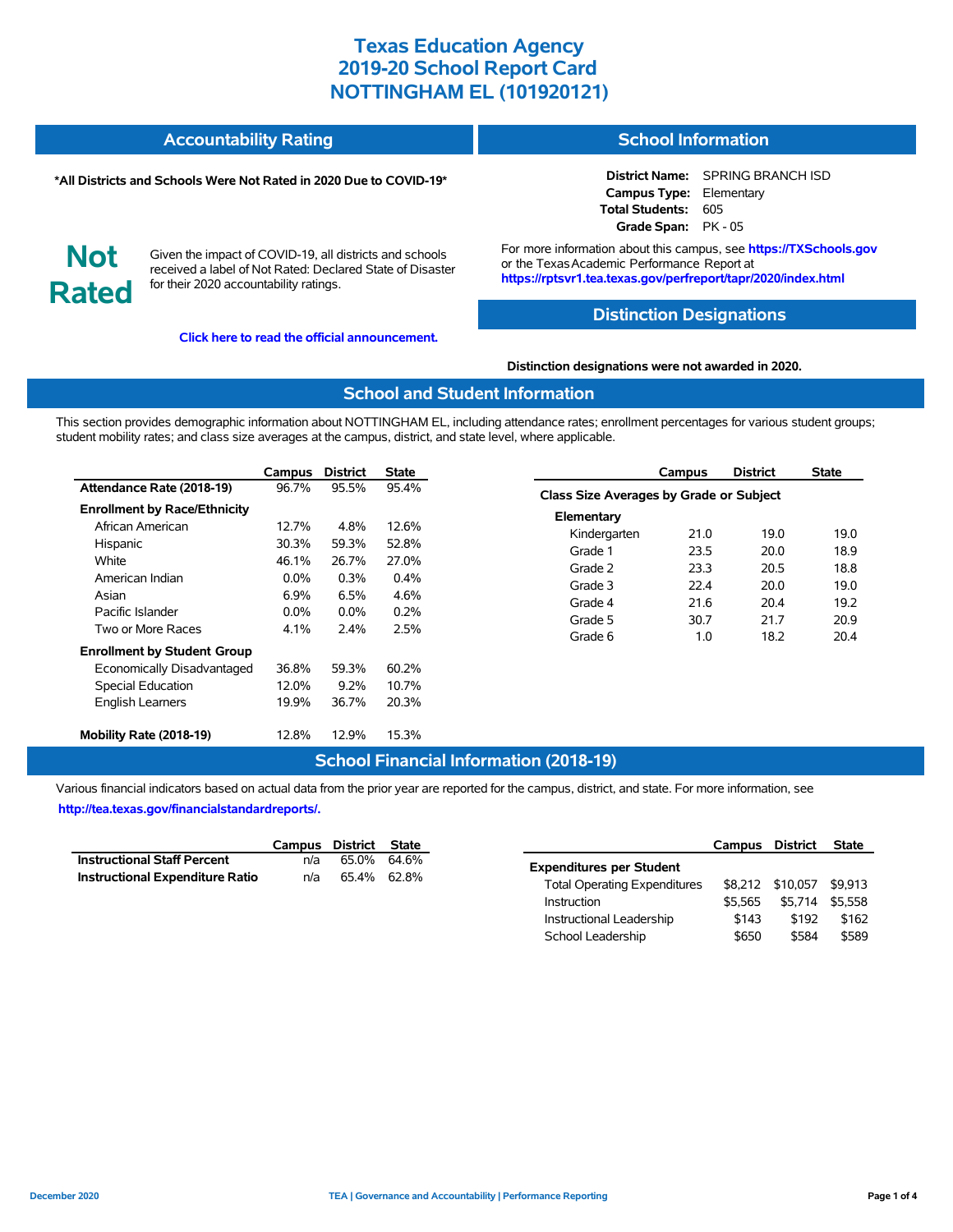### **STAAR Outcomes**

This section provides STAAR performance and Academic Growth outcomes. Academic Growth measures whether students are maintaining performance or improving from year to year. **Please note that due to the cancellation of spring 2020 State of Texas Assessments of Academic Readiness (STAAR) due to the COVID-19 pandemic, the performance of this year's report is not updated.**

|                                                                                |      |       |     |     | African                           |     |       | American                     |               | <b>Pacific</b>               | More          | Econ   |
|--------------------------------------------------------------------------------|------|-------|-----|-----|-----------------------------------|-----|-------|------------------------------|---------------|------------------------------|---------------|--------|
|                                                                                |      | State |     |     | District Campus American Hispanic |     | White | Indian                       | Asian         | <b>Islander</b>              | Races         | Disadv |
| STAAR Performance Rates at Approaches Grade Level or Above (All Grades Tested) |      |       |     |     |                                   |     |       |                              |               |                              |               |        |
| All Subjects                                                                   | 2019 | 78%   | 76% | 85% | 62%                               | 79% | 94%   | $\overline{a}$               | 94%           | $\frac{1}{2}$                | 82%           | 70%    |
|                                                                                | 2018 | 77%   | 74% | 76% | 60%                               | 73% | 82%   | $\overline{\phantom{a}}$     | 88%           | $\qquad \qquad \blacksquare$ | 85%           | 64%    |
| ELA/Reading                                                                    | 2019 | 75%   | 72% | 86% | 65%                               | 79% | 94%   | $\overline{a}$               | 94%           | L,                           | 91%           | 74%    |
|                                                                                | 2018 | 74%   | 71% | 80% | 70%                               | 74% | 82%   | $\overline{\phantom{a}}$     | 94%           | $\frac{1}{2}$                | 100%          | 67%    |
| Mathematics                                                                    | 2019 | 82%   | 80% | 87% | 65%                               | 85% | 94%   | $\blacksquare$               | 94%           | $\qquad \qquad \blacksquare$ | 73%           | 74%    |
|                                                                                | 2018 | 81%   | 78% | 81% | 66%                               | 82% | 85%   | $\overline{a}$               | 89%           | $\overline{\phantom{a}}$     | 71%           | 69%    |
| Writing                                                                        | 2019 | 68%   | 67% | 78% | 33%                               | 63% | 92%   | $\overline{a}$               | $\ast$        | $\overline{a}$               | $\ast$        | 52%    |
|                                                                                | 2018 | 66%   | 64% | 60% | 19%                               | 63% | 71%   | $\overline{a}$               | 78%           | $\overline{a}$               | $\ast$        | 40%    |
| Science                                                                        | 2019 | 81%   | 80% | 83% | 64%                               | 74% | 93%   | $\overline{a}$               | 90%           |                              | $\ast$        | 64%    |
|                                                                                | 2018 | 80%   | 77% | 73% | 69%                               | 59% | 84%   | $\overline{a}$               | 80%           |                              | $\ast$        | 68%    |
| STAAR Performance Rates at Meets Grade Level or Above (All Grades Tested)      |      |       |     |     |                                   |     |       |                              |               |                              |               |        |
| All Subjects                                                                   | 2019 | 50%   | 51% | 62% | 33%                               | 54% | 74%   | $\overline{a}$               | 60%           |                              | 54%           | 44%    |
|                                                                                | 2018 | 48%   | 48% | 56% | 38%                               | 47% | 68%   | $\overline{\phantom{a}}$     | 67%           | $\overline{a}$               | 45%           | 47%    |
| ELA/Reading                                                                    | 2019 | 48%   | 49% | 60% | 35%                               | 57% | 73%   | $\overline{\phantom{a}}$     | 35%           | $\qquad \qquad \blacksquare$ | 55%           | 46%    |
|                                                                                | 2018 | 46%   | 47% | 60% | 42%                               | 49% | 73%   | $\overline{a}$               | 53%           | $\overline{a}$               | 71%           | 46%    |
| Mathematics                                                                    | 2019 | 52%   | 53% | 67% | 35%                               | 56% | 80%   | $\overline{\phantom{a}}$     | 82%           | $\overline{a}$               | 64%           | 45%    |
|                                                                                | 2018 | 50%   | 49% | 60% | 43%                               | 52% | 68%   | $\overline{\phantom{a}}$     | 83%           | $\overline{\phantom{a}}$     | 43%           | 52%    |
| Writing                                                                        | 2019 | 38%   | 40% | 47% | 17%                               | 37% | 59%   | $\overline{a}$               | $\ast$        | L,                           | $\ast$        | 30%    |
|                                                                                | 2018 | 41%   | 41% | 39% | 19%                               | 32% | 50%   | $\overline{a}$               | 67%           | L,                           | $\ast$        | 35%    |
| Science                                                                        | 2019 | 54%   | 55% | 63% | 36%                               | 58% | 76%   | $\overline{\phantom{a}}$     | 70%           | $\overline{a}$               | $\ast$        | 48%    |
|                                                                                | 2018 | 51%   | 51% | 54% | 38%                               | 41% | 72%   | $\qquad \qquad \blacksquare$ | 60%           | $\overline{a}$               | $\ast$        | 50%    |
|                                                                                |      |       |     |     |                                   |     |       |                              |               |                              |               |        |
| STAAR Performance Rates at Masters Grade Level (All Grades Tested)             |      |       |     |     |                                   |     |       |                              |               |                              |               |        |
| All Subjects                                                                   | 2019 | 24%   | 25% | 39% | 20%                               | 29% | 50%   | $\overline{\phantom{a}}$     | 40%           | $\qquad \qquad \blacksquare$ | 39%           | 24%    |
|                                                                                | 2018 | 22%   | 22% | 32% | 15%                               | 21% | 43%   | $\overline{a}$               | 49%           | L,                           | 30%           | 26%    |
| ELA/Reading                                                                    | 2019 | 21%   | 21% | 39% | 27%                               | 28% | 51%   | $\blacksquare$               | 18%           | $\overline{\phantom{a}}$     | 45%           | 24%    |
|                                                                                | 2018 | 19%   | 20% | 35% | 15%                               | 21% | 49%   | $\overline{\phantom{a}}$     | 41%           | $\overline{\phantom{a}}$     | 43%           | 26%    |
| Mathematics                                                                    | 2019 | 26%   | 27% | 47% | 12%                               | 39% | 56%   | $\overline{a}$               | 71%           | L,                           | 45%           | 26%    |
|                                                                                | 2018 | 24%   | 22% | 38% | 14%                               | 27% | 48%   | $\overline{\phantom{a}}$     | 67%<br>$\ast$ | $\overline{a}$               | 29%<br>$\ast$ | 32%    |
| Writing                                                                        | 2019 | 14%   | 17% | 16% | 17%                               | 11% | 22%   | $\overline{\phantom{a}}$     |               | $\overline{a}$               | $\ast$        | 9%     |
|                                                                                | 2018 | 13%   | 16% | 18% | 13%                               | 16% | 21%   | $\overline{\phantom{a}}$     | 33%           | $\blacksquare$               | $\ast$        | 16%    |
| Science                                                                        | 2019 | 25%   | 28% | 39% | 27%                               | 21% | 55%   | $\overline{a}$               | 40%           | $\overline{a}$               | $\ast$        | 32%    |
|                                                                                | 2018 | 23%   | 23% | 24% | 23%                               | 9%  | 32%   | $\overline{a}$               | 40%           | $\overline{a}$               |               | 20%    |
| <b>Academic Growth Score (All Grades Tested)</b>                               |      |       |     |     |                                   |     |       |                              |               |                              |               |        |
| <b>Both Subjects</b>                                                           | 2019 | 69    | 70  | 80  | 64                                | 83  | 80    | $\overline{a}$               | 98            | $\overline{a}$               | 70            | 74     |
|                                                                                | 2018 | 69    | 70  | 77  | 74                                | 73  | 79    | $\overline{\phantom{a}}$     | 88            | $\frac{1}{2}$                | 85            | 76     |
| ELA/Reading                                                                    | 2019 | 68    | 69  | 78  | 74                                | 86  | 73    | $\overline{a}$               | 96            | L,                           | 60            | 78     |
|                                                                                | 2018 | 69    | 70  | 81  | 76                                | 75  | 84    | $\overline{a}$               | 92            | $\overline{a}$               | 90            | 81     |
| <b>Mathematics</b>                                                             | 2019 | 70    | 71  | 82  | 56                                | 80  | 88    | $\overline{a}$               | 100           | $\overline{a}$               | 80            | 71     |
|                                                                                | 2018 | 70    | 69  | 74  | 71                                | 72  | 73    |                              | 85            |                              | 80            | 71     |

? Indicates that the data for this item were statistically improbable or were reported outside a reasonable range.<br>- Indicates zero observations reported for this group.<br>\* Indicates results are masked due to small numbers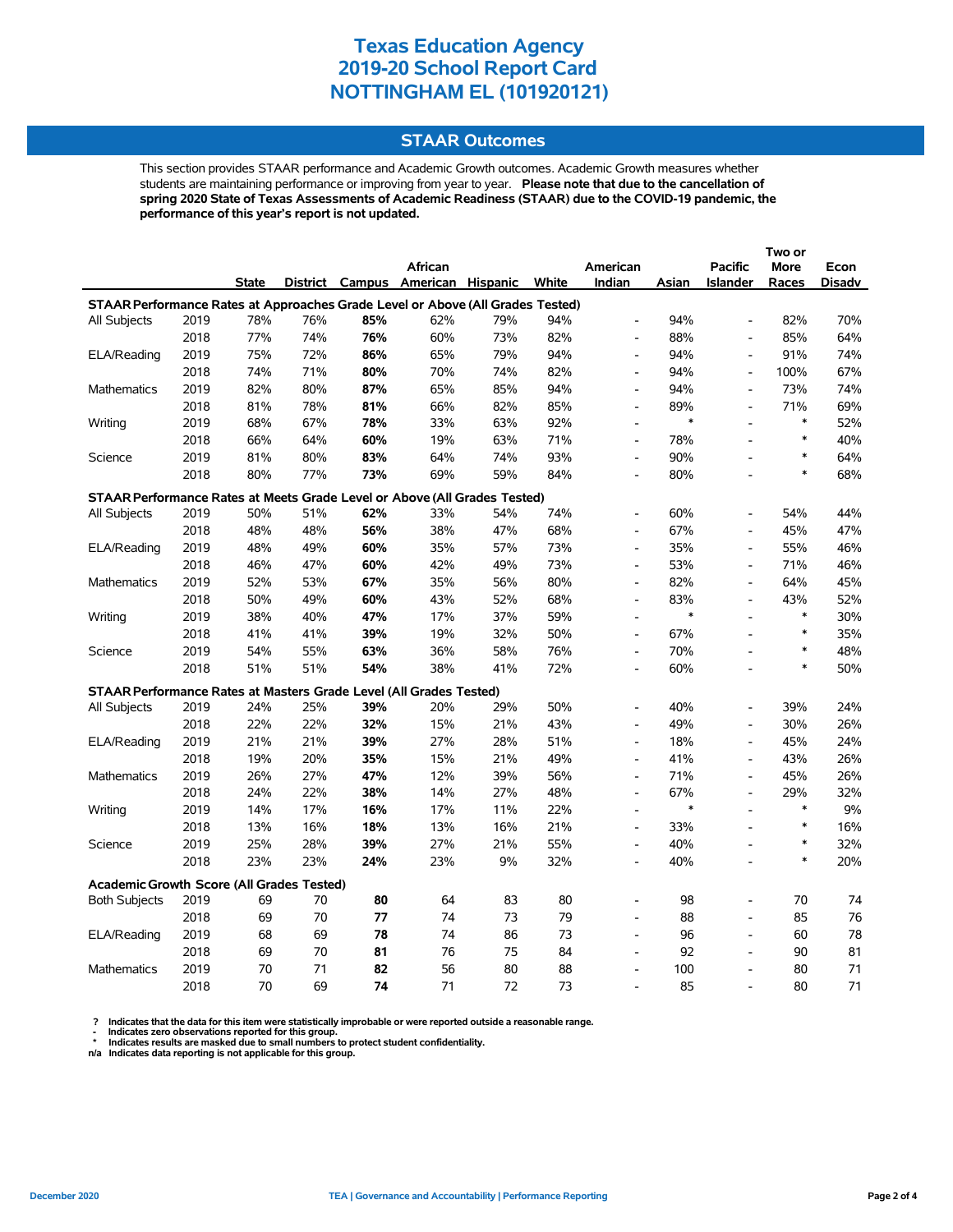### **Prior-Year Non-Proficient and Student Success Initiative STAAR Outcomes**

Progress of Prior-Year Non-Proficient Students shows STAAR performance rates for students who did not perform satisfactorily in 2017-18 but did in 2018-19. Student Success Initiative shows rates related to the requirement for students to demonstrate proficiency on the reading and mathematics STAAR in grades 5 and 8. **Please note that due to the cancellation of spring 2020 State of Texas Assessments of Academic Readiness (STAAR) due to the COVID-19 pandemic, this year's report is not updated.**

|                                                |              |                                      |                                                   |                                                                       |                 |        | Two or                   |       |                 |             |               |
|------------------------------------------------|--------------|--------------------------------------|---------------------------------------------------|-----------------------------------------------------------------------|-----------------|--------|--------------------------|-------|-----------------|-------------|---------------|
|                                                |              |                                      |                                                   | African                                                               |                 |        | American                 |       | <b>Pacific</b>  | <b>More</b> | Econ          |
|                                                | <b>State</b> | <b>District</b>                      | Campus                                            | American                                                              | <b>Hispanic</b> | White  | Indian                   | Asian | <b>Islander</b> | Races       | <b>Disadv</b> |
| Progress of Prior-Year Non-Proficient Students |              |                                      |                                                   |                                                                       |                 |        |                          |       |                 |             |               |
| Sum of Grades 4-8                              |              |                                      |                                                   |                                                                       |                 |        |                          |       |                 |             |               |
| Reading                                        |              |                                      |                                                   |                                                                       |                 |        |                          |       |                 |             |               |
| 2019                                           | 41%          | 34%                                  | 50%                                               | 50%                                                                   | 36%             | 80%    |                          | *     |                 |             | 50%           |
| 2018                                           | 38%          | 31%                                  | 47%                                               | 73%                                                                   | ∗               | 42%    |                          | *     |                 |             | 38%           |
| <b>Mathematics</b>                             |              |                                      |                                                   |                                                                       |                 |        |                          |       |                 |             |               |
| 2019                                           | 45%          | 37%                                  | 50%                                               | 50%                                                                   | 38%             | 60%    |                          | *     |                 | $\ast$      | 47%           |
| 2018                                           | 47%          | 39%                                  | 47%                                               | 50%                                                                   | 60%             | $\ast$ |                          | *     |                 | *           | 38%           |
| <b>Students Success Initiative</b>             |              |                                      |                                                   |                                                                       |                 |        |                          |       |                 |             |               |
| <b>Grade 5 Reading</b>                         |              |                                      |                                                   |                                                                       |                 |        |                          |       |                 |             |               |
|                                                |              |                                      |                                                   | Students Meeting Approaches Grade Level on First STAAR Administration |                 |        |                          |       |                 |             |               |
| 2019                                           | 78%          | 74%                                  | 81%                                               | 73%                                                                   | 80%             | 87%    |                          | 70%   |                 | ∗           | 64%           |
|                                                |              |                                      | Students Requiring Accelerated Instruction        |                                                                       |                 |        |                          |       |                 |             |               |
| 2019                                           | 22%          | 26%                                  | 19%                                               | 27%                                                                   | 20%             | 13%    |                          | 30%   |                 | ∗           | 36%           |
|                                                |              | <b>STAAR Cumulative Met Standard</b> |                                                   |                                                                       |                 |        |                          |       |                 |             |               |
| 2019                                           | 86%          | 83%                                  | 86%                                               | 73%                                                                   | 80%             | 94%    |                          | 80%   |                 | *           | 64%           |
| <b>Grade 5 Mathematics</b>                     |              |                                      |                                                   |                                                                       |                 |        |                          |       |                 |             |               |
|                                                |              |                                      |                                                   | Students Meeting Approaches Grade Level on First STAAR Administration |                 |        |                          |       |                 |             |               |
| 2019                                           | 83%          | 78%                                  | 87%                                               | 64%                                                                   | 87%             | 91%    |                          | 100%  |                 | ∗           | 73%           |
|                                                |              |                                      | <b>Students Requiring Accelerated Instruction</b> |                                                                       |                 |        |                          |       |                 |             |               |
| 2019                                           | 17%          | 22%                                  | 13%                                               | 36%                                                                   | 13%             | 9%     |                          | 0%    |                 | ∗           | 27%           |
|                                                |              | <b>STAAR Cumulative Met Standard</b> |                                                   |                                                                       |                 |        |                          |       |                 |             |               |
| 2019                                           | 90%          | 86%                                  | 89%                                               | 64%                                                                   | 87%             | 94%    | $\overline{\phantom{a}}$ | 100%  |                 | ∗           | 77%           |

 **? Indicates that the data for this item were statistically improbable or were reported outside a reasonable range.**

 **- Indicates zero observations reported for this group. \* Indicates results are masked due to small numbers to protect student confidentiality.**

**n/a Indicates data reporting is not applicable for this group.**